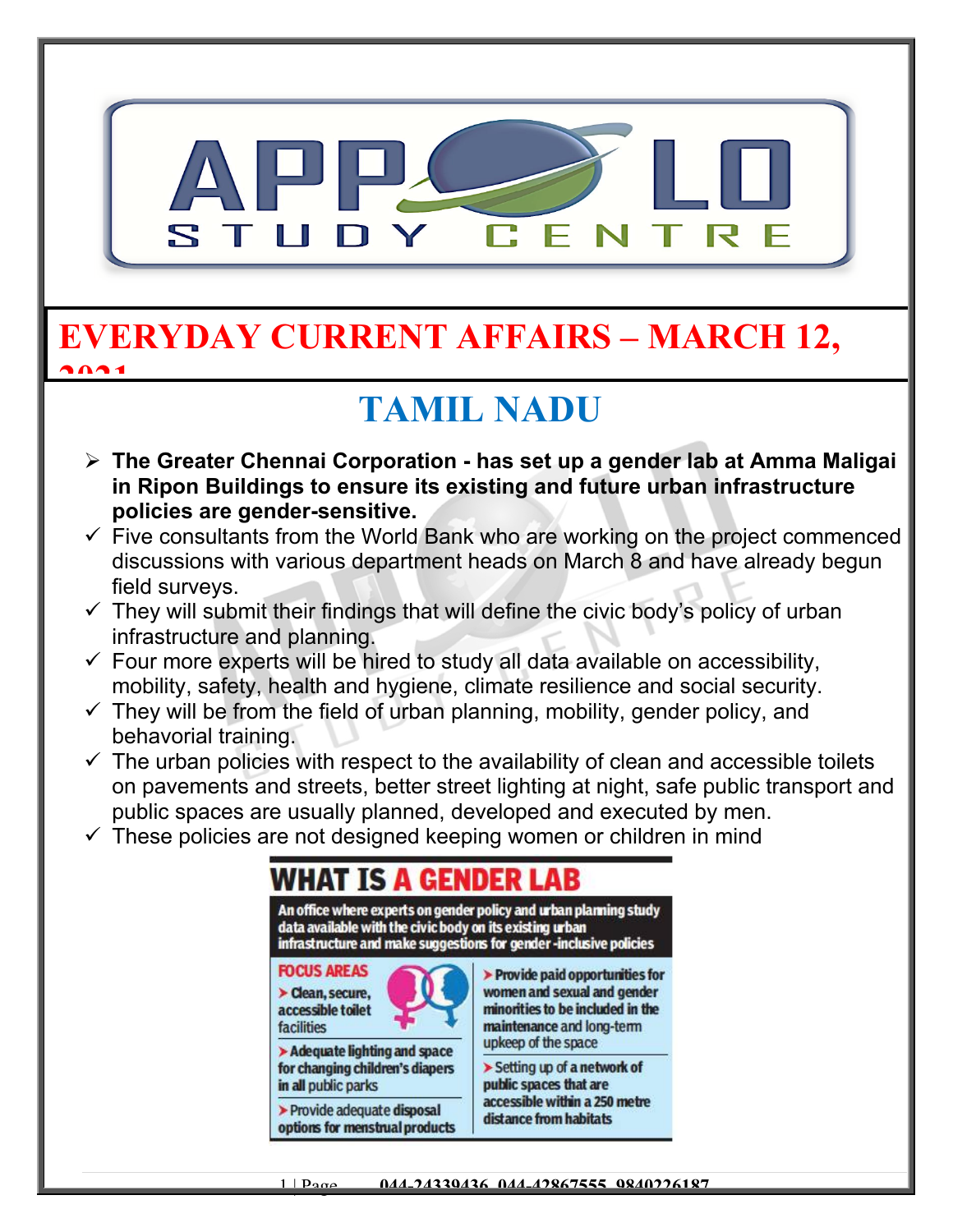- $\checkmark$  To change this right from the policy level, the Chennai Corporation has now set up the gender lab on women's day as part of the Nirbhaya project implemented by the World Bank.
- $\checkmark$  Along with this, a road safety cell will also be set up this week.
- $\checkmark$  As part of the plan to implement various big budget projects, the specific needs of women will be taken into account.
- $\checkmark$  This was the first such lab set up by a city corporation in the country.
- **On March 11, US Consulate General in Chennai, Judith Ravin honoured Tamil Nadu-based anti-caste activist and human rights defender Gowsalya Shankar**
- $\checkmark$  Gowsalya was U.S. Mission India's nominee for the 2021 U.S. Secretary of State's International Woman of Courage (IWOC) Award.



- $\checkmark$  This award honors women who have demonstrated exceptional courage, strength, and leadership in acting to improve the lives of others, from families to communities to countries, often at great personal risk and sacrifice.
- $\checkmark$  U.S. Consul General Judith Ravin presented Gowsalya with an IWOC Award Certificate of Nomination at the event.
- $\checkmark$  Gowsalya was speaking at the event themed 'Courageous Women Inspire a Better World', at the US Consul General's residence in Chennai
- $\checkmark$  The programme was held in honour of Women's History Month, which is observed in March.
- $\checkmark$  Gowsalya has been fighting against caste-based violence since her husband, V Shankar was hacked to death in 2016 by a gang
- $\checkmark$  In her late husband's honour, Gowsalya launched the Shankar Social Justice Trust in March 2017 to fight atrocities against caste-based violence.
- $\checkmark$  The trust provides psychological, legal, and moral support to victims and builds awareness against social discrimination and injustice.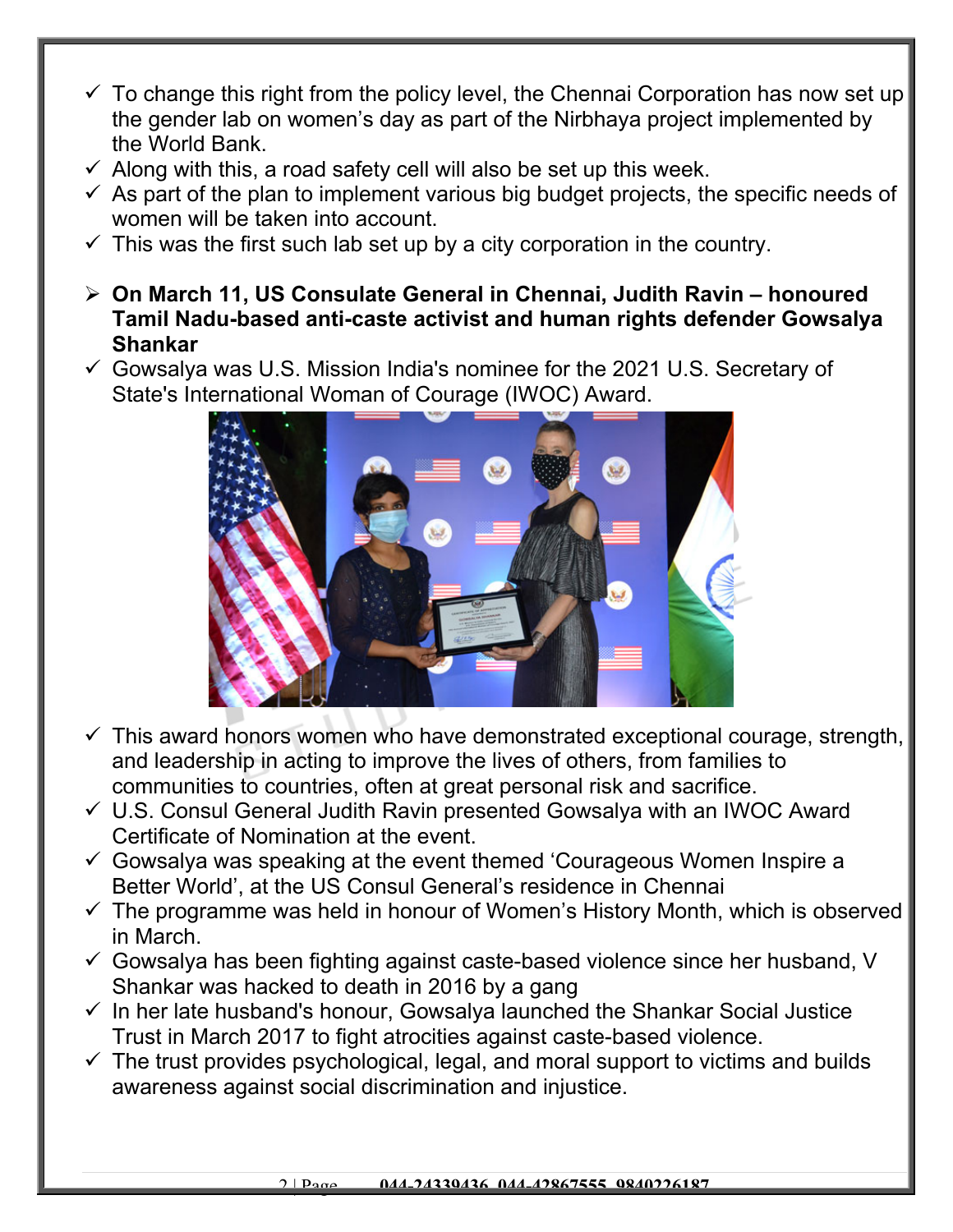- $\checkmark$  Each March, the president of the United States designates Women's History Month to highlight the extraordinary achievements of pioneering women and girls who have built, shaped, and improved upon the societies
- $\checkmark$  The International Women of Courage award was first conferred in 2007
- $\checkmark$  Since then, the U.S. State Department has recognised more than 155 women from more than 75 different countries, who are nominated by the respective overseas U.S. diplomatic missions

# **NATIONAL**

- **On March 10, the Ministry of Statistics and Programme Implementation has released the quarterly periodic labour survey (PLFS) for the period between April-June 2020**
- $\checkmark$  As per the data, the urban unemployment rate in the country rose to 20.9% during this period of the strict lockdown imposed to prevent the spread of the deadly Covid-19 pandemic
- $\checkmark$  The unemployment rate went up in the April-June 2020 quarter from 9.1% in the previous quarter (January-March quarter) and 8.9% recorded in the April-June period of 2019.
- $\checkmark$  The lockdown that started on March 25, 2020 halted the economic activity and led to job losses in key sectors such as hospitality, airlines, tourism and other segments of the services sector.
- $\checkmark$  Since the lifting of the lockdown in phases from June 1, 2020, the economy has made a swift recovery.
- $\checkmark$  The PLFS was launched by the National Statistical Office (NSO) in April, 2017
- $\checkmark$  It estimates the employment and unemployment indicators (worker population ratio, labour force participation rate, unemployment rate) in the short time interval of three months for urban areas, as per the current weekly status (CWS) approach
- $\checkmark$  As per the CWS, a person is considered as unemployed in a week if he/she did not work even for one hour on any day during the reference week but was available for work during the reference week.
- $\checkmark$  The unemployment rate among males at the all India level for all ages was at 20.8% in the April-June 2020 period, as per the survey
- $\checkmark$  It was higher than the previous quarter's 8.7% and above the 8.3% rate in April-June 2019.
- $\checkmark$  Among females it was at 21.2%, higher than the January-March quarter's 10.5% and above the 11.3% recorded in April-June 2019.
- $\checkmark$  The unemployment rate among those in the 15-29 years of age at the all India level stood at 34.7%, higher than the previous quarter's 21.1% and above the 21.6% in April-June 2019.
- $\checkmark$  Among states, Maharashtra had the highest urban unemployment rate at 35.6%, followed by Jharkhand 32% and Madhya Pradesh at 28.9%.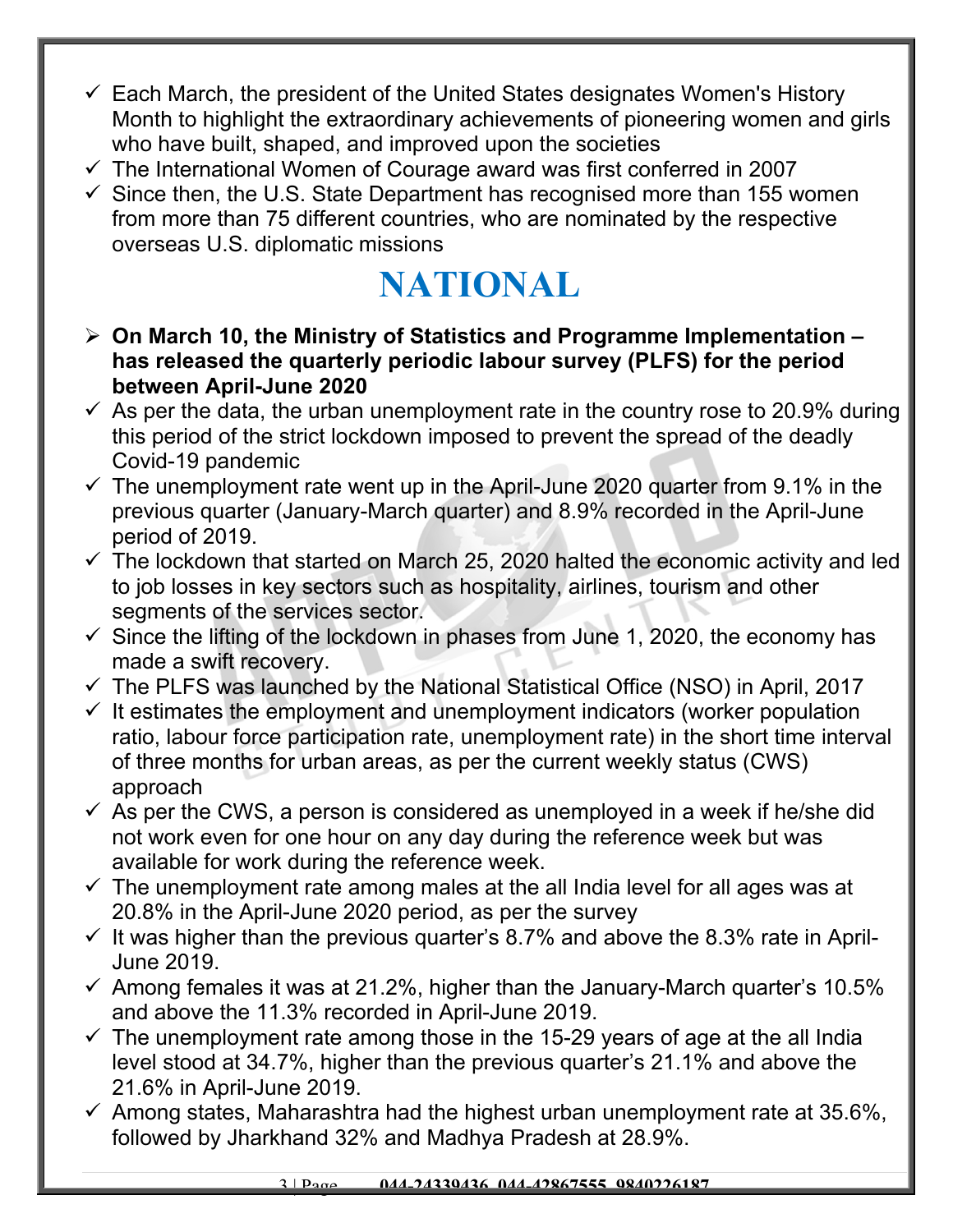- $\checkmark$  All states recorded double digit urban unemployment rate in the April-June quarter, as per the survey
- $\checkmark$  Of the total number of workers of the age 15 years and above, 64.5% were in the tertiary sector, 29.7% in the secondary sector and 5.9% in agriculture.
- $\checkmark$  India's gross domestic product shrank an unprecedented 24.4% in the first quarter of FY21.
- **The government is targeting over half of its asset monetisation target of ₹2.5 lakh crore from railways and telecom sectors alone.**
- $\checkmark$  In the budget tabled recently, finance minister Nirmala Sitharaman announced a massive asset monetisation initiative
- $\checkmark$  Further, new areas, including warehouses to store foodgrains, coal and other mines and tourism infrastructure are also proposed to create fresh assets to the Government.



- $\checkmark$  In this regard, Prime Minister Narendra Modi has set an ambitious target, which has to be met over the next three to four years.
- $\checkmark$  Asset monetisation and privatization are the two key focus areas of the 2021-22 **Budget**
- $\checkmark$  Following the PM's push, NITI Aayog has been tasked with preparing the roadmap and also given the authority to tie-up with ministries.
- $\checkmark$  After deliberations with ministries and departments it has fixed a ₹90,000 crore target for the railways with a focus on modernizing stations and launching private trains.
- $\checkmark$  Separately, telecom towers owned by state-owned loss-making BSNL and MTNL and their optic fibre infrastructure are proposed to be sold to realize around ₹40,000 crore.
- **India to manufacture the US-developed Johnson & Johnson's single-dose Covid shot as part of the first Quad vaccine initiative.**
- $\checkmark$  The project will be financed by Japan and the US, while Australia will use its logistics capability to ship the vaccines to Southeast Asia and Pacific countries.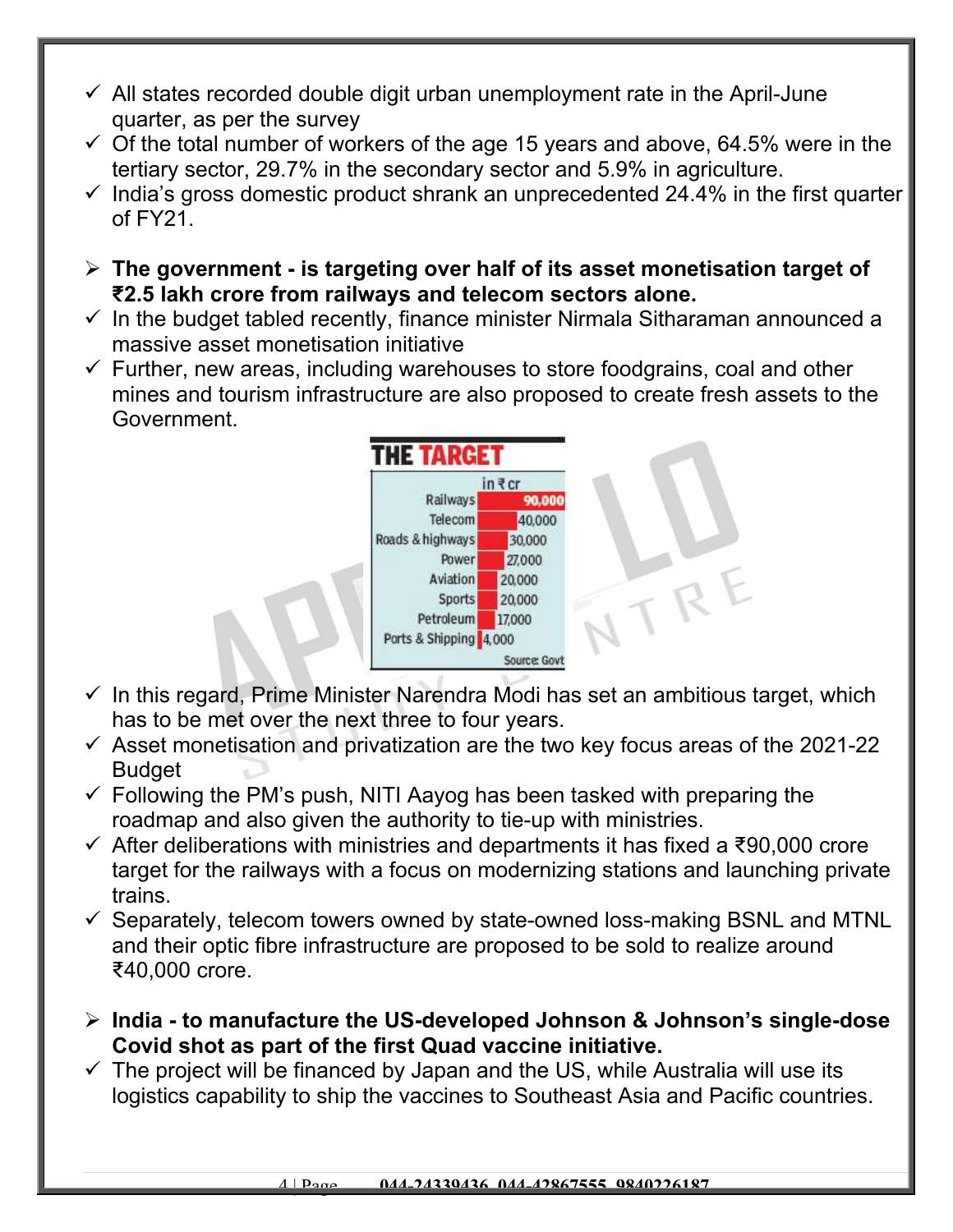- $\checkmark$  This is to be finalized in the first ever Quad summit between Prime Minister Narendra Modi, US President Joe Biden, Japanese PM Yoshihide Suga and Australian PM Scott Morrison to be held on March 12
- $\checkmark$  The other takeaway may be in the area of technology as well as climate change, from joint development of 5G networks to fabricating semi-conductors.
- $\checkmark$  The concept of the Quad forum was initiated in 2017, in the aftermath of the Doklam crisis between India and China.
- $\checkmark$  For the first time in 2020, India invited Australia to join the Malabar naval exercise, which strengthened the security cooperation of the Quad grouping.
- $\checkmark$  Quad forum was initiated in August 2007 by the then Prime Minister of Japan, Shinzo Abe with the support of Prime Minister of India, Manmohan Singh, Vice President of US, Dick Cheney and Prime Minister of Australia, John Howard.
- **The All India Council for Technical Education (AICTE) has made mathematics and physics at Class XII-level optional for admissions to BE and BTech courses from 2021-22.**
- $\checkmark$  Currently, Class XII-level maths and physics are mandatory for admission to undergraduate programmes in engineering and technology.
- $\checkmark$  The approval process handbook for 2021-22 released by the nodal statutory body for technical education, AICTE, has changed the eligibility criteria for UG admissions.

#### **NEW NORMS FROM 2021-22**

> Physics, maths now must for joining BE, BTech courses

 $\triangleright$  The AICTE's approval process handbook for 2021-22 says that students who had passed Class XII with any of the three following subjects -physics / mathematics / chemistry / computer science / electronics / information technology / biology /

informatics practices/ biotechnology / technical vocational subject / agriculture / engineering graphics/ business studies / entrepreneurship -- can join engineering and technology **UG** programmes

> AICTE says the move will bring flexibility in line with national educational policy

- $\checkmark$  As per the new quidelines, students have to pass 10+2 with any three of the following subjects - Physics / mathematics / chemistry / computer science / electronics / information technology / biology / informatics practices / biotechnology / technical vocational subject / agriculture / engineering graphics / business studies / entrepreneurship.
- $\checkmark$  Candidates have to score 45% marks (for reserved category students it is 40% marks) in the above subjects taken together.
- $\checkmark$  After admission, Universities will offer suitable bridge courses such as mathematics, physics, engineering drawing for the students coming from diverse backgrounds to achieve learning outcomes of the programme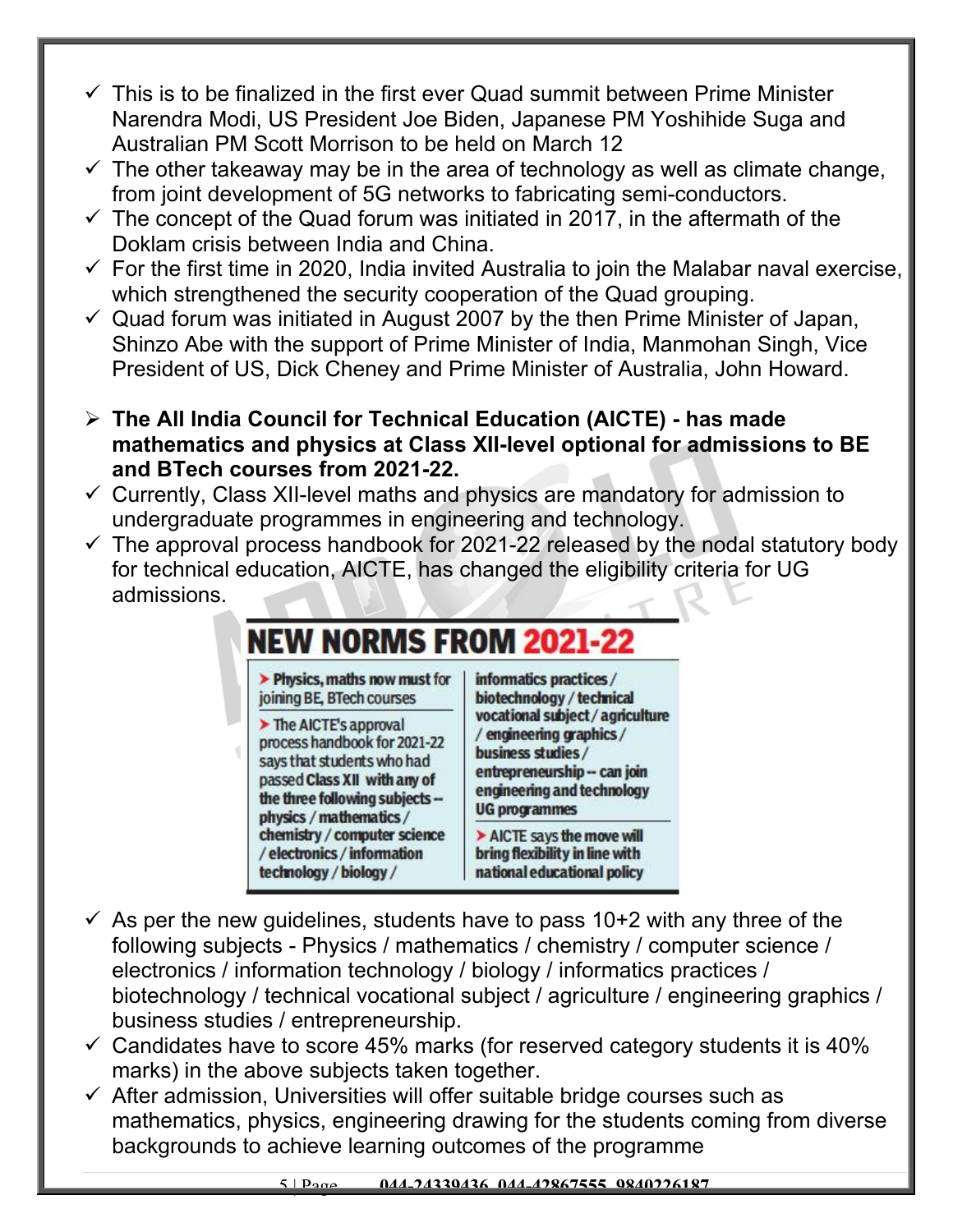$\checkmark$  The AICTE's model curriculum for engineering programmes has mathematics running up to fifth semester in almost all programmes.

### **INDIA AND NEIGHBOURS**

- **On March 11, the Chinese Parliament proposed a controversial hydropower dam on the Brahmaputra river in Tibet, close to the Arunachal Pradesh border**
- $\checkmark$  Announced as part of the 14th five-year plan for 2021-25, the dam project in the lower reaches of the river Brahmaputra, locally known as Yarlung Zangbo, is a cause of concern for both India and Bangladesh
- $\checkmark$  However, it still has to be ascertained if the project will lead to any diversion of water from the river Brahmaputra
- $\checkmark$  India remains engaged with China under the 2006 expert level mechanism, and also through diplomatic channels on developments related to the Brahmaputra.
- $\checkmark$  The proposal for the dam was first reported late last year after which China had said that there was no reason for any anxiety over the project
- $\checkmark$  The National People's Congress, China's legislature with over 2,000 members, adopted the plan in the presence of President Xi Jinping, Premier Li Keqiand and other senior leaders.

#### **PERSONALITIES**

- **The Chairman of Berkshire Hathaway, Warren Buffett became the sixth member to join the \$100 billion club**
- $\checkmark$  On March 10, the 90 year old Buffett's net asset worth has soared to \$100.4 billion, according to the Bloomberg Billionaires Index.



- $\checkmark$  With this, Buffett joins a group which includes Jeff Bezos, Elon Musk and his friend Bill Gates.
- $\checkmark$  A co-founder of the Giving Pledge, a campaign to encourage philanthropy, Buffett has donated more than \$37 billion in Berkshire stock since 2006.

6 | Page **044-24339436, 044-42867555, 9840226187**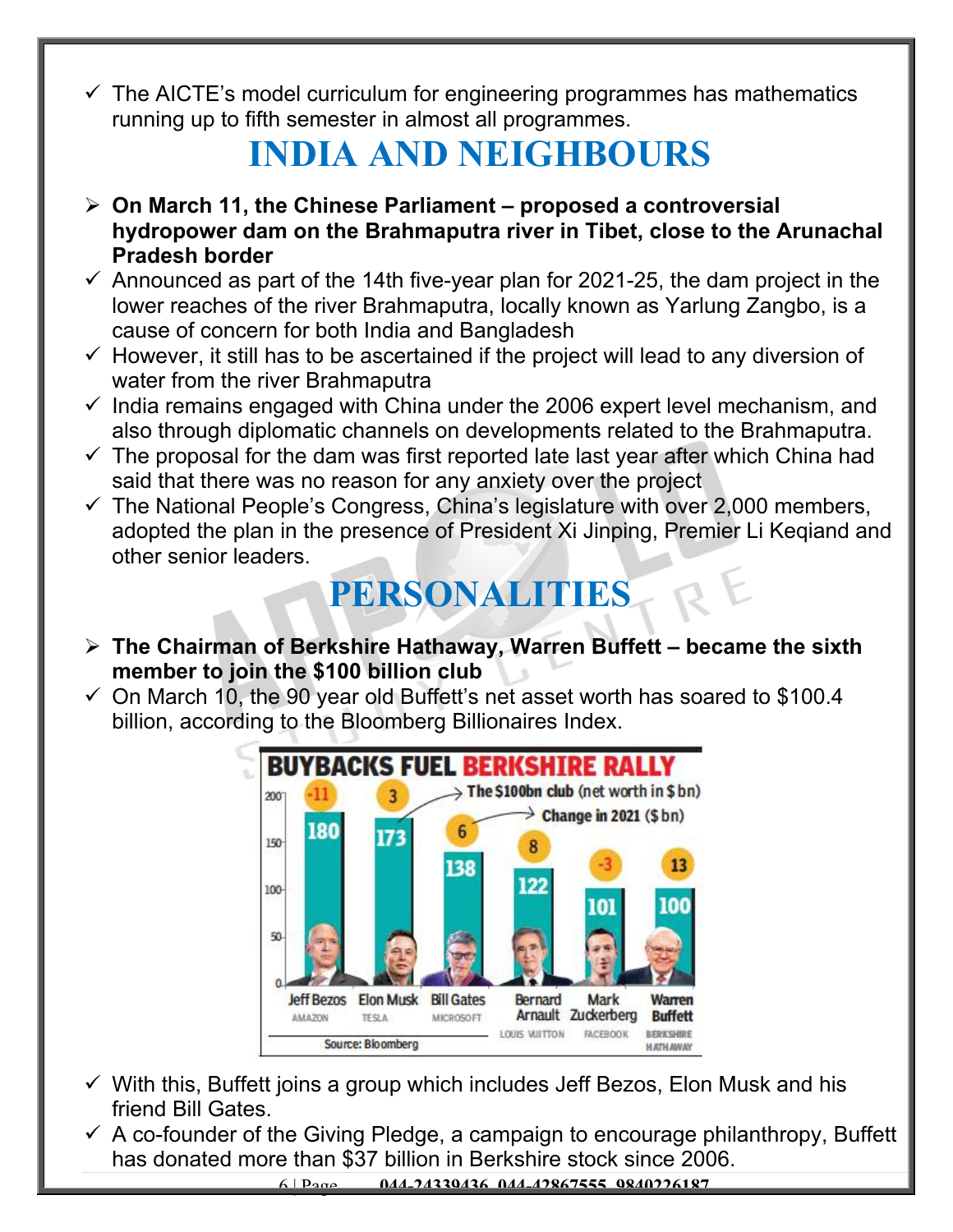$\checkmark$  Without those philanthropic gifts, Warren's net worth would have been more than \$192 billion.

## **AWARDS**

 **Eminent author, Mani Shankar Mukhopadhyay, known as Shankar - will be conferred the Sahitya Akademi Award 2020 for his memoir titled 'Eka Eka Ekashi'.**



- $\checkmark$  The 87-year-old writer Shankar published his first novel 'Koto Ajanare' in the year 1954
- $\checkmark$  That was also the year the Sahitya Akademi Award was instituted for recognizing the most outstanding books of literary merit published in any major Indian language recognized by the Akademi.
- $\checkmark$  The award distribution function will be held in June-July this year

## **SPORTS**

- **Mumbai team captain Prithvi Shaw became the highest scorer in a single edition of the Vijay Hazare Trophy.**
- $\checkmark$  On March 11, three-time champions Mumbai stormed into the final thanks to the brilliance of Shaw, who scored 165 runs off 122 balls



 $\checkmark$  Mumbai will face Uttar Pradesh, who registered a five-wicket win over Gujarat, in the final.